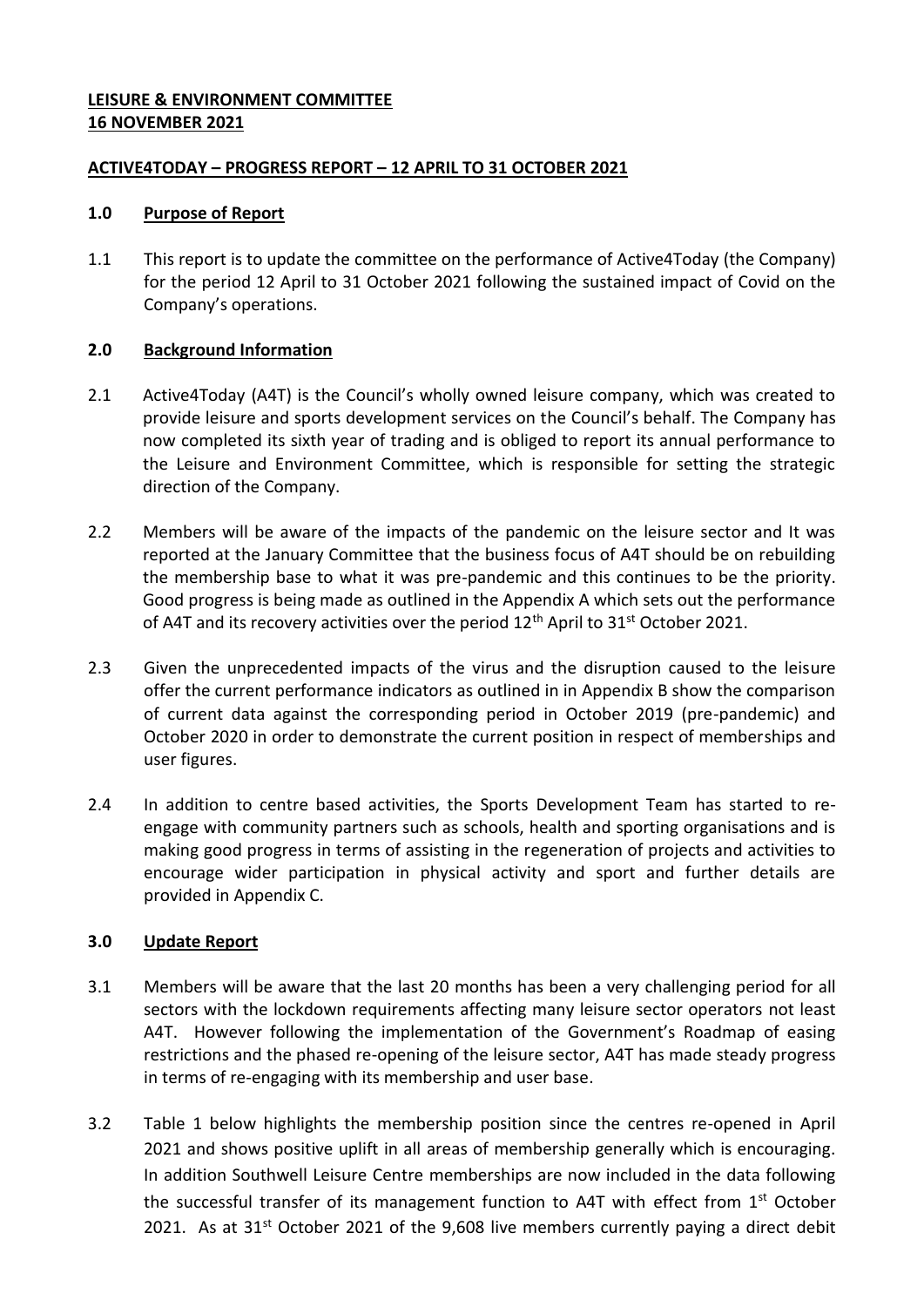membership, there are approximately 112 who have frozen their memberships for either medical reasons or financial reasons in line with the Freeze Policy.

| <b>Site</b>   | <b>Type</b> | <b>Opening</b> | <b>Actual</b> | <b>Actual</b> | Actual    | <b>Actual for</b> | <b>Actual for</b> | <b>Actual for</b> |
|---------------|-------------|----------------|---------------|---------------|-----------|-------------------|-------------------|-------------------|
|               |             | for April      | for May       | for June      | for July  | <b>August</b>     | Septemb           | <b>October</b>    |
|               |             |                |               |               |           |                   | er                |                   |
| <b>BLC</b>    | Adult       | 510            | 557           | 577           | 601       | 619               | 644               | 651               |
| <b>DLC</b>    | Adult       | 573            | 620           | 642           | 699       | 845               | 914               | 947               |
| <b>NSFC</b>   | Adult       | 2,677          | 2,762         | 2,812         | 2,913     | 2,985             | 3,107             | 3,078             |
| <b>BLC</b>    | Child       | 9              | 13            | 15            | 15        | 17                | 18                | 18                |
| <b>DLC</b>    | Child       | 161            | 163           | 209           | 254       | 272               | 350               | 363               |
| <b>NSFC</b>   | Child       | 1,358          | 1,364         | 1,403         | 1,431     | 1,446             | 1,514             | 1,512             |
| <b>SLC</b>    | Adult       | <b>NA</b>      | <b>NA</b>     | <b>NA</b>     | <b>NA</b> | <b>NA</b>         | <b>NA</b>         | 1,738             |
| <b>SLC</b>    | Child       | <b>NA</b>      | <b>NA</b>     | <b>NA</b>     | <b>NA</b> | <b>NA</b>         | <b>NA</b>         | 1,301             |
| <b>Totals</b> |             | 5,288          | 5,479         | 5,658         | 5,913     | 6,184             | 6,547             | 9,608             |

Table 1 - Table of memberships numbers

- 3.3 On the current live membership base of A4T, it is now operating at 80% of live members against pre-Covid numbers primarily due to its efforts to maintain its relationship with members which has proved to be a successful strategy. After reviewing national industry performance and data available from Sport England and UKActive, the membership nationally is averaging around 55%, which is significantly lower than the position with A4T.
- 3.4 Although users are down as expected the improving membership base and a gradual return to business as usual across all aspects of the leisure offer participation rates are growing and during the period  $12<sup>th</sup>$  April to  $31<sup>st</sup>$  October 2021, user visits across all sites reached 468,237 which is very encouraging with notable examples such as the increase in users and memberships at the Dukeries following the opening of the new swimming pool.
- 3.5 Table 2 below sets out the current income and expenditure financial summary of the Company and shows the original, revised and profiled budgeted income and expenditure up to period 07 (October), set against actual income and expenditure for the same period.

|                                   | Original 2021-2022<br>budget:<br>income/exp | revised:<br>Full<br>year<br>31.10.2021 | $2021 - 22$ :<br>31.10.21<br>Variance to<br>original budget |  |
|-----------------------------------|---------------------------------------------|----------------------------------------|-------------------------------------------------------------|--|
| Furlough/ Grant<br>Income         | £0                                          | £94,400                                | -£94,400                                                    |  |
| Other Income<br>(management fees) | £0                                          | £50,425                                | -£50,425                                                    |  |
| <b>Total income</b>               | £2,377,420                                  | £2,160,005                             | £217,415                                                    |  |
| Staff                             | £1,985,700                                  | £1,721,110                             | -£264,590                                                   |  |
| Premises                          | £537,400                                    | £516,900                               | -£20,500                                                    |  |
| Supplies and services             | £691,920                                    | £661,720                               | $-E30,200$                                                  |  |
| <b>Total expenditure</b>          | £3,215,020                                  | £2,899,730                             | $-£315,290$                                                 |  |
| Surplus/Deficit                   | £837,600                                    | £739,725                               | -£97,875                                                    |  |

Table 2 – Income and Expenditure summary

3.6 This budget will be subject to further revisions throughout the year, as a result of the lower than expected starting position of the membership. This is significant for A4T, as the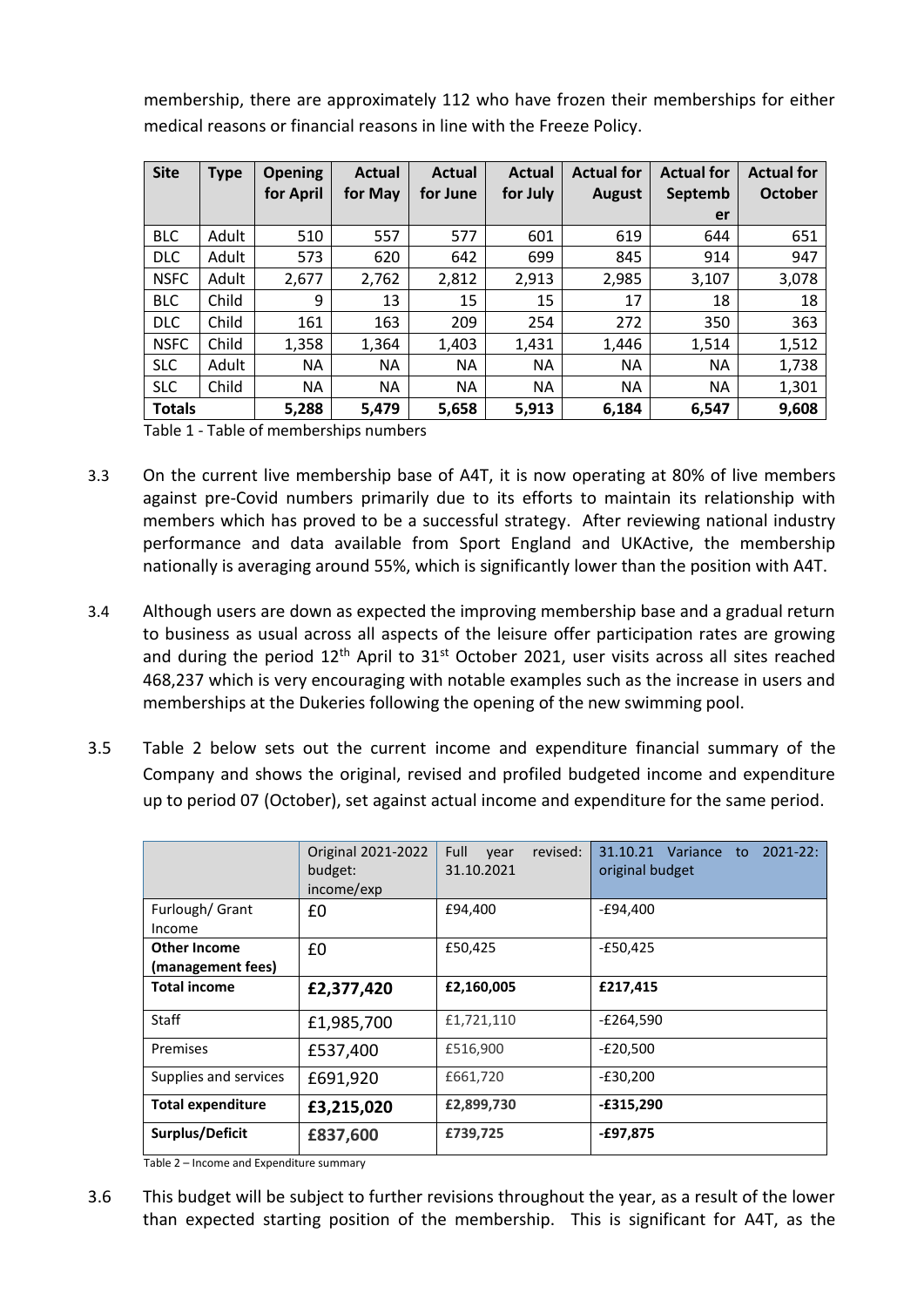budget for 2021 – 2022 was based on a higher membership and income target starting point. However, conversely expenditure will also continue to be revised as savings (especially in salaries) work through the finance. However, currently the forecast to year end is looking more favourable and it is estimated that the anticipated deficit of £840K will reduce by £98K.

- 3.7 As alluded to within paragraph 3.2 above, Southwell Leisure Centre's operations and management transferred over to Active4Today Ltd on 1st October 2021. This included the remaining 6 months of its budget and all staff under a TUPE arrangement. Accordingly all staff have now been welcomed into A4T with the senior management team of the Company attending the site on a regular basis to meet with staff and understand their current roles and responsibilities and how it can support these staff through the transition to develop within the Company and the wider leisure industry.
- 3.8 At the time of transfer Southwell Leisure Centre's original forecasted budget for the 2021- 2022 financial year was estimating a deficit at year end of approximately £230k. However, having revised the current budget and reviewed all staffing, programming and membership income, A4T has forecasted a new budget position, which now shows a deficit of circa £125k, an estimated saving over the original budget of approximately £105k. Over the next several weeks the remaining processes undertaken at Southwell will be investigated and integrated into A4T, with the revised budget position being used to develop a budget for the site, in readiness for the 2022-2023 financial year.
- 3.9 As part of the Company's work to rebuild its operations and membership base to levels which it experienced pre-Covid, the Company has successfully launched the new swimming pool at the Dukeries Leisure Centre. Since the opening of the facility, memberships for both adults and children have increased steadily and sessions now include swimming lessons, laned swimming, parent and toddler sessions and fun swims with an inflatable for the younger swimmers of the community.
- 3.10 A4T will continue to build numbers at this site as the Sports Development Team begin to promote the benefits of regular exercise to the local community. As part of raising the awareness of the new pool, A4T offered schools within the Ollerton area free access to the pool, for one session before they broke up for the summer holidays. This was a success and has now resulted in the A4T negotiating the return of school swimming with Nottinghamshire County Council, which will now commence from January 2022.

# **4.0 Equalities Implications**

4.1 There are no adverse equalities implications arising from this report I respect of protected characteristics. In addition the re-provision of a swimming pool at Ollerton will improve access opportunities for the local community thereby making a positive contribution to the equality and diversity agenda.

#### **5.0 Digital Implications**

5.1 A4T already uses multiple digital solutions in the performance of its operations. Moving forwards A4T will work closely with the Council's ICT team to develop further digital solutions as deemed appropriate to ensure that customers are assisted in self-serve as far